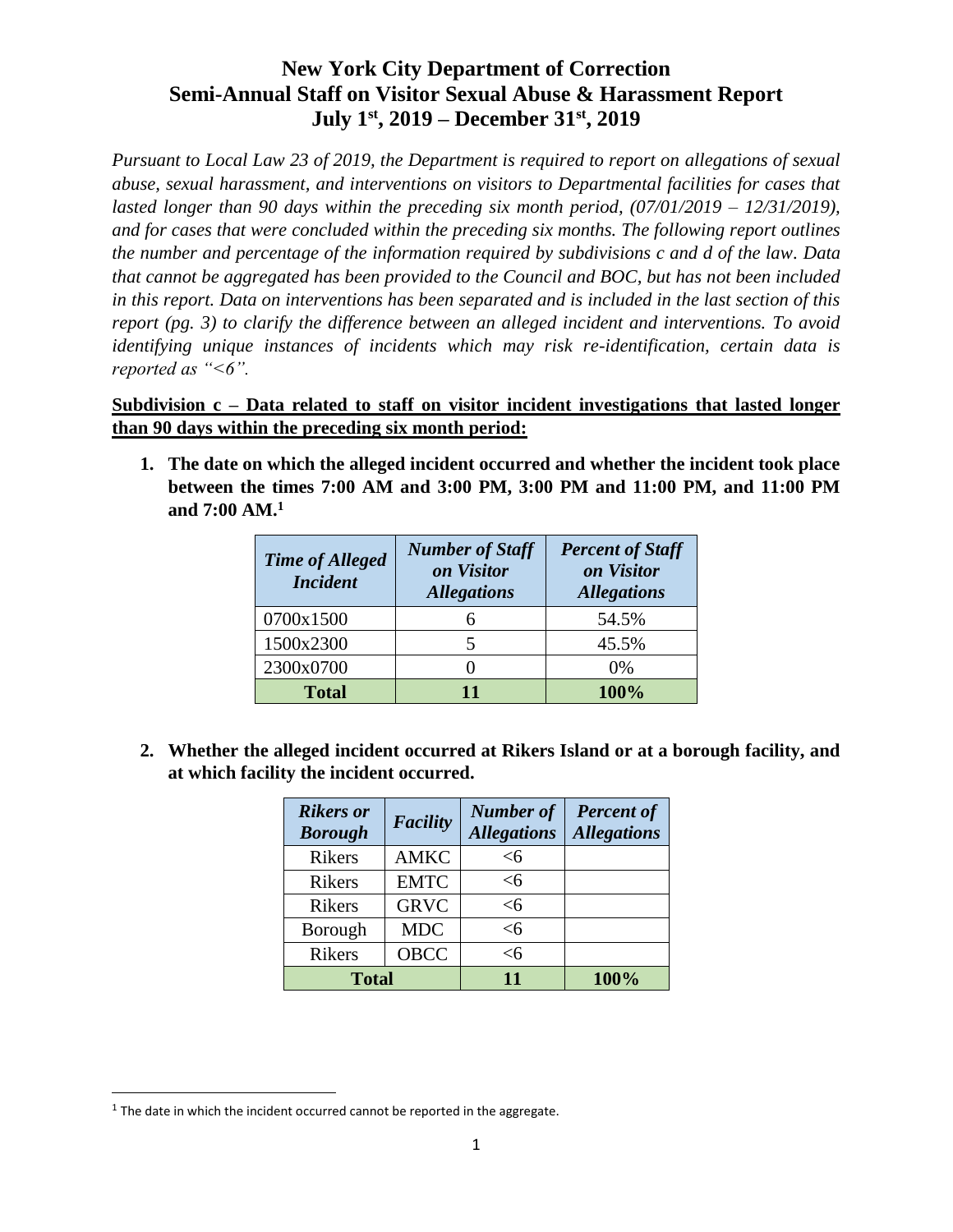**3. The method by which the alleged incident was reported and the date of reporting.<sup>2</sup>**

| <b>Method of</b> | <b>Staff on Visitor Allegation</b>     |                                         |  |
|------------------|----------------------------------------|-----------------------------------------|--|
| <b>Reporting</b> | <b>Number of</b><br><b>Allegations</b> | <b>Percent of</b><br><b>Allegations</b> |  |
| 311              |                                        | 100%                                    |  |
| <b>Total</b>     | 11                                     | 100%                                    |  |

**4. Whether the alleged perpetrator completed staff training pursuant to subdivision f, and the last date such training was received.<sup>3</sup>**

At this time, of the 11 incidents, there has not been any staff members identified.

#### **5. The gender of the alleged victim.**

| <b>Alleged Victim's</b> | <b>Staff on Visitor Allegations</b>          |                                               |  |
|-------------------------|----------------------------------------------|-----------------------------------------------|--|
| <b>Gender</b>           | <b>Number of Alleged</b><br><b>Incidents</b> | <b>Percent of Alleged</b><br><b>Incidents</b> |  |
| Male                    |                                              | 9.1%                                          |  |
| Female                  |                                              | 90.9%                                         |  |
| <b>Total</b>            |                                              | 100%                                          |  |

**6. Whether the alleged victim at the time of the incident was between the ages of 18-25, 26-35, 36-40, 41-60, over 60, or under 18.**

| <b>Alleged</b>        | <b>Staff on Visitor Allegation</b>                     |                                                         |  |
|-----------------------|--------------------------------------------------------|---------------------------------------------------------|--|
| Victim's Age<br>Range | <b>Number</b> of<br><b>Alleged</b><br><b>Incidents</b> | <b>Percent of</b><br><b>Alleged</b><br><b>Incidents</b> |  |
| 18<                   | <6                                                     |                                                         |  |
| 18-25                 | 6                                                      | 54.5%                                                   |  |
| $26 - 35$             | <б                                                     |                                                         |  |
| 36-40                 | <б                                                     |                                                         |  |
| $41 - 60$             | 0                                                      |                                                         |  |
| 60>                   | 0                                                      |                                                         |  |
| Unknown               | <б                                                     |                                                         |  |
| <b>Total</b>          | 11                                                     | 100%                                                    |  |

 $\overline{\phantom{a}}$ 

<sup>&</sup>lt;sup>2</sup> The date of the alleged incident cannot be reported in the aggregate.

<sup>&</sup>lt;sup>3</sup> The last date that the training was received cannot be reported in the aggregate.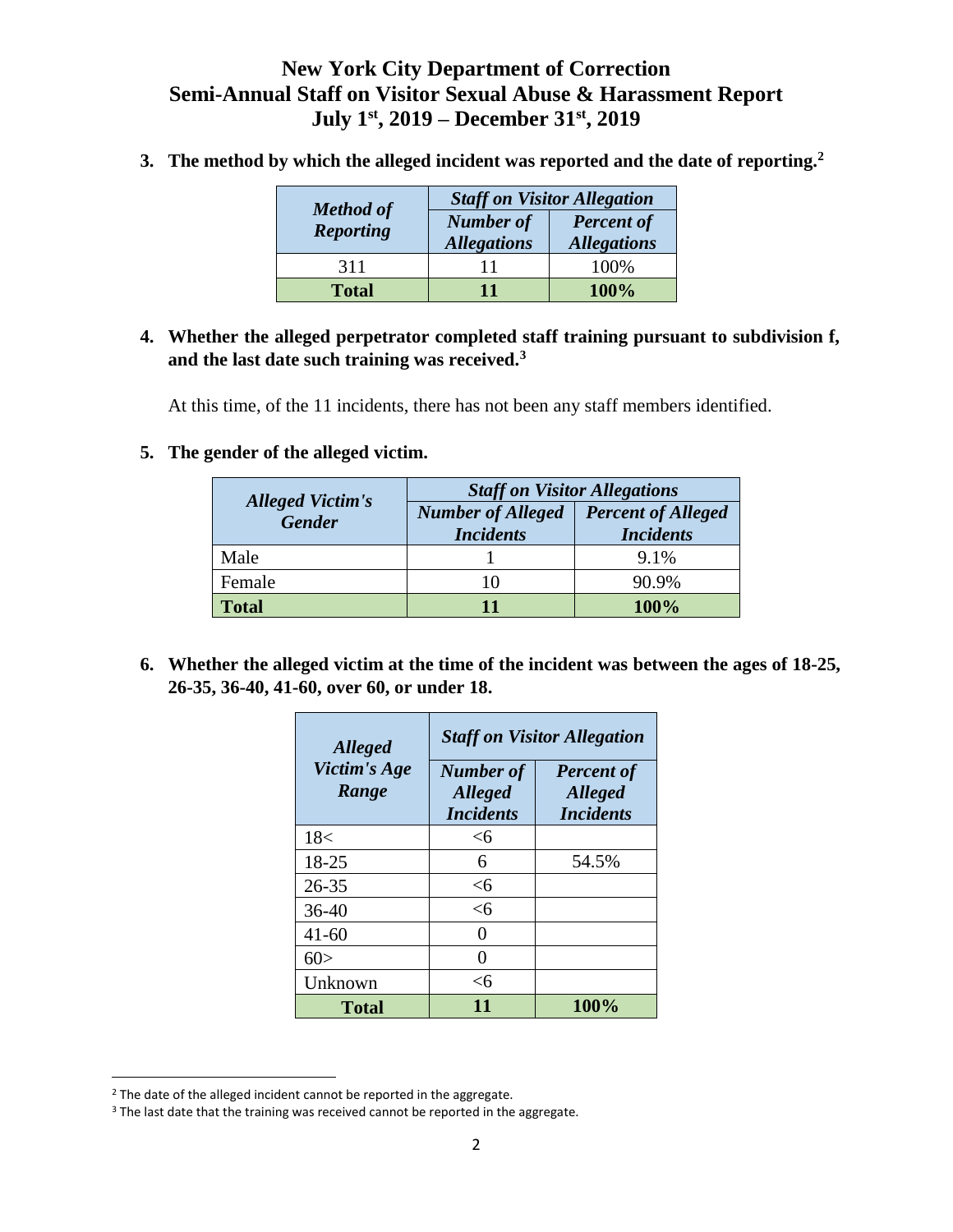### **Subdivision d - Data related to allegations of staff on visitor incident investigations that concluded within the preceding six month period.**

During the preceding six month period  $(07/01/2019 - 12/31/2019)$ , no allegations of staff-onvisitor incident investigations were concluded.

### **Subdivision c (Interventions)**

For the purposes of this report, the Department understands incidents of "interventions" to mean verified instance in which staff use their hands, other parts of their body, or other physical method to restrain, subdue, or compel a visitor to act or stop acting in a particular manner. The only verified information that speaks to this provision are interventions that occur over the course of an arrest of a visitor.

Arrests are authorized as a result of visitor behavior violates city, state, or federal law. Arrests may occur as a result of a visitor's attempt to introduce weapon or drug contraband into the facility or an assault on a staff member. For the purposes of this section, perpetrators are instead referred to as "members of service" and victims are referred to as "individuals subject to arrest".

**1. The date on which the intervention occurred and whether the intervention took place between the times 7:00 AM and 3:00 PM, 3:00 PM and 11:00 PM, and 11:00 PM and 7:00 AM.<sup>4</sup>**

| <b>Time of</b><br><b>Intervention</b> | <b>Number of</b><br><b>Interventions</b> | <b>Percent of</b><br><b>Interventions</b> |
|---------------------------------------|------------------------------------------|-------------------------------------------|
| 0700x1500                             | 14                                       | 10.5%                                     |
| 1500x2300                             | 112                                      | 84.2%                                     |
| 2300x0700                             |                                          | 5.3%                                      |
| <b>Total</b>                          | 133                                      | 100%                                      |

 $\overline{a}$ 

<sup>&</sup>lt;sup>4</sup>The date on which the arrest occurred cannot be reported in the aggregate.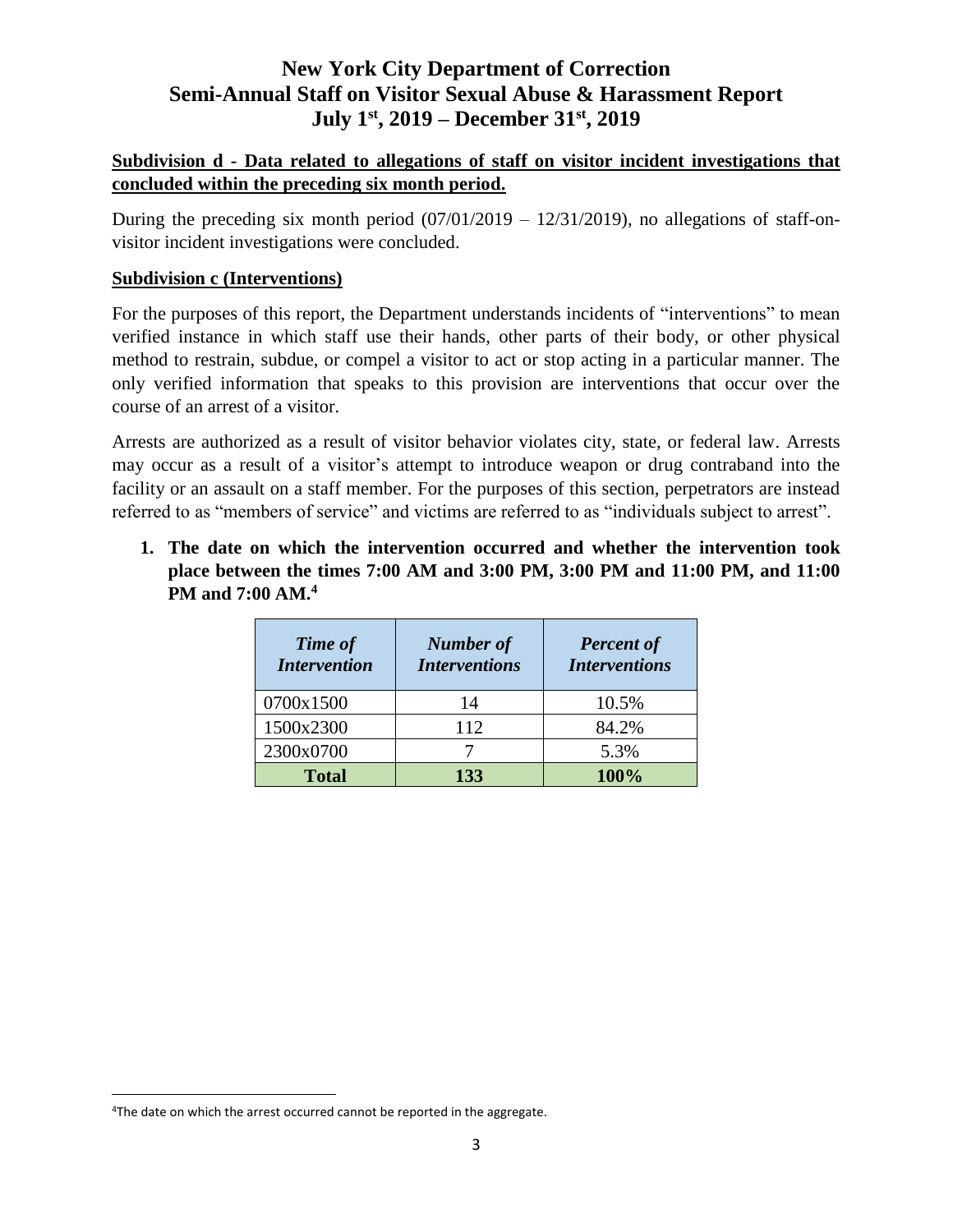**2. Whether the intervention occurred at Rikers Island or at a borough facility, and at which facility the intervention occurred.**

| <b>Facility</b>         | <b>Borough or</b><br><b>Rikers</b> | <b>Number of</b><br><b>Interventions</b> | <b>Percent of</b><br><b>Interventions</b> |
|-------------------------|------------------------------------|------------------------------------------|-------------------------------------------|
| <b>AMKC</b>             | <b>RIKERS</b>                      | 20                                       | 15.0%                                     |
| <b>BHPW</b>             | <b>BOROUGH</b>                     | <6                                       |                                           |
| <b>BKDC</b>             | <b>BOROUGH</b>                     | 11                                       | 8.3%                                      |
| <b>EMTC</b>             | <b>RIKERS</b>                      | $<$ 6                                    |                                           |
| <b>GRVC</b>             | <b>RIKERS</b>                      | 9                                        | 6.8%                                      |
| <b>MDC</b>              | <b>BOROUGH</b>                     | 16                                       | 12.0%                                     |
| <b>NIC</b>              | <b>RIKERS</b>                      | $<$ 6                                    |                                           |
| <b>OBCC</b>             | <b>RIKERS</b>                      | 9                                        | 6.8%                                      |
| <b>RMSC</b>             | <b>RIKERS</b>                      | $<$ 6                                    |                                           |
| <b>RNDC</b>             | <b>RIKERS</b>                      | 13                                       | 9.8%                                      |
| SOD (Central<br>Visits) | <b>RIKERS</b>                      | 19                                       | 14.3%                                     |
| <b>VCBC</b>             | <b>BOROUGH</b>                     | 25                                       | 18.8%                                     |
| <b>Total</b>            |                                    | 133                                      | 100%                                      |

**3. The method by which the intervention was reported and the date of reporting<sup>5</sup> .**

| <b>Method of Reporting</b> | <b>Number of</b><br><b>Reports</b> | <b>Percent of Reports</b> |
|----------------------------|------------------------------------|---------------------------|
| Arrest                     | 133                                | 100%                      |
| <b>Total</b>               | 133                                | 100%                      |

l

<sup>&</sup>lt;sup>5</sup> The date on which the intervention was reported cannot be reported in the aggregate.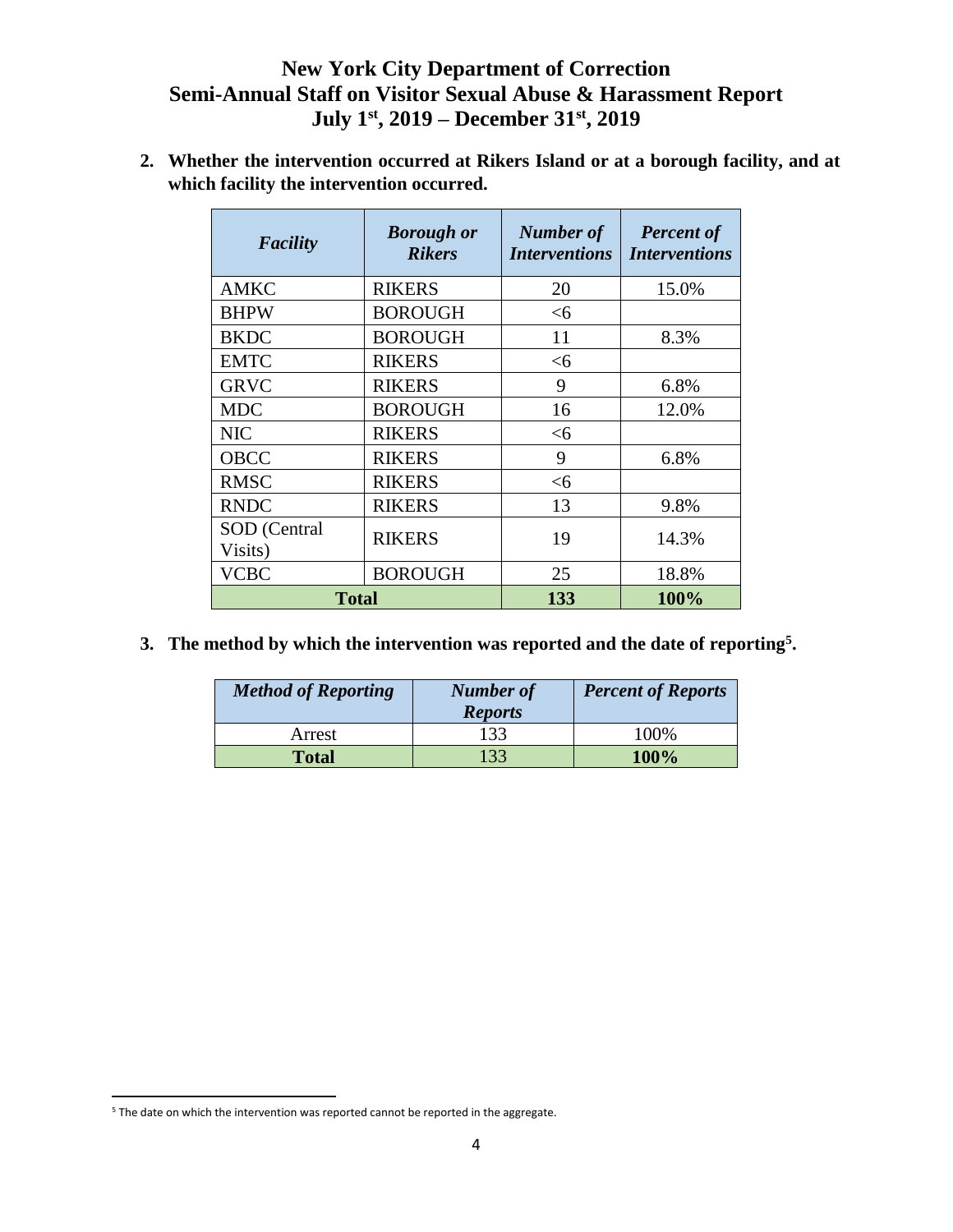#### **4. Whether the involved members of service completed staff training pursuant to subdivision f, and the last date such training was received.**

On 5/10/19, the Department contracted with the Osborne Association to provide a customer service and community sensitivity training to all Department visit captains and officers. The training was additionally provided to visitor shuttle bus drivers, bail window facilitators, and k9 officers who interact with visitors, bringing the total to 242 staff members scheduled to participate. The full-day training was specifically designed for public-facing Department staff and covered a range of topics, including implicit bias, deescalation strategies, and stress management. The Department is in the process of developing a repurposed curriculum in order to provide annual refresher trainings to all staff who work with visitors.

|                          | <b>Staff Involved in</b><br><b>Intervention</b>            |        |
|--------------------------|------------------------------------------------------------|--------|
|                          | <b>Number of</b><br>Percentage<br>of Staff<br><b>Staff</b> |        |
| <b>Trained</b>           | 40                                                         | 36.04% |
| Not Trained <sup>6</sup> | 71                                                         | 63.96% |
| <b>Total</b>             | 111                                                        | 100%   |

**5. The gender of the individual subject to arrest.** 

l

| <b>Visitor's Gender</b> | Number of<br><b>Interventions</b> | <b>Percent of</b><br><b>Interventions</b> |
|-------------------------|-----------------------------------|-------------------------------------------|
| Male                    | 43                                | 32.3%                                     |
| Female                  | 90                                | 67.7%                                     |
| <b>Total</b>            | 133                               | 100%                                      |

<sup>6</sup>While Correctional Intelligence Bureau (CIB) Officers conduct the arrest of the visitor, they were not included in the initial training group. 12 of the 71 officers not trained were CIB Officers. The Department is in the process of developing a repurposed curriculum in order to provide annual refresher trainings to all staff who work with visitors.